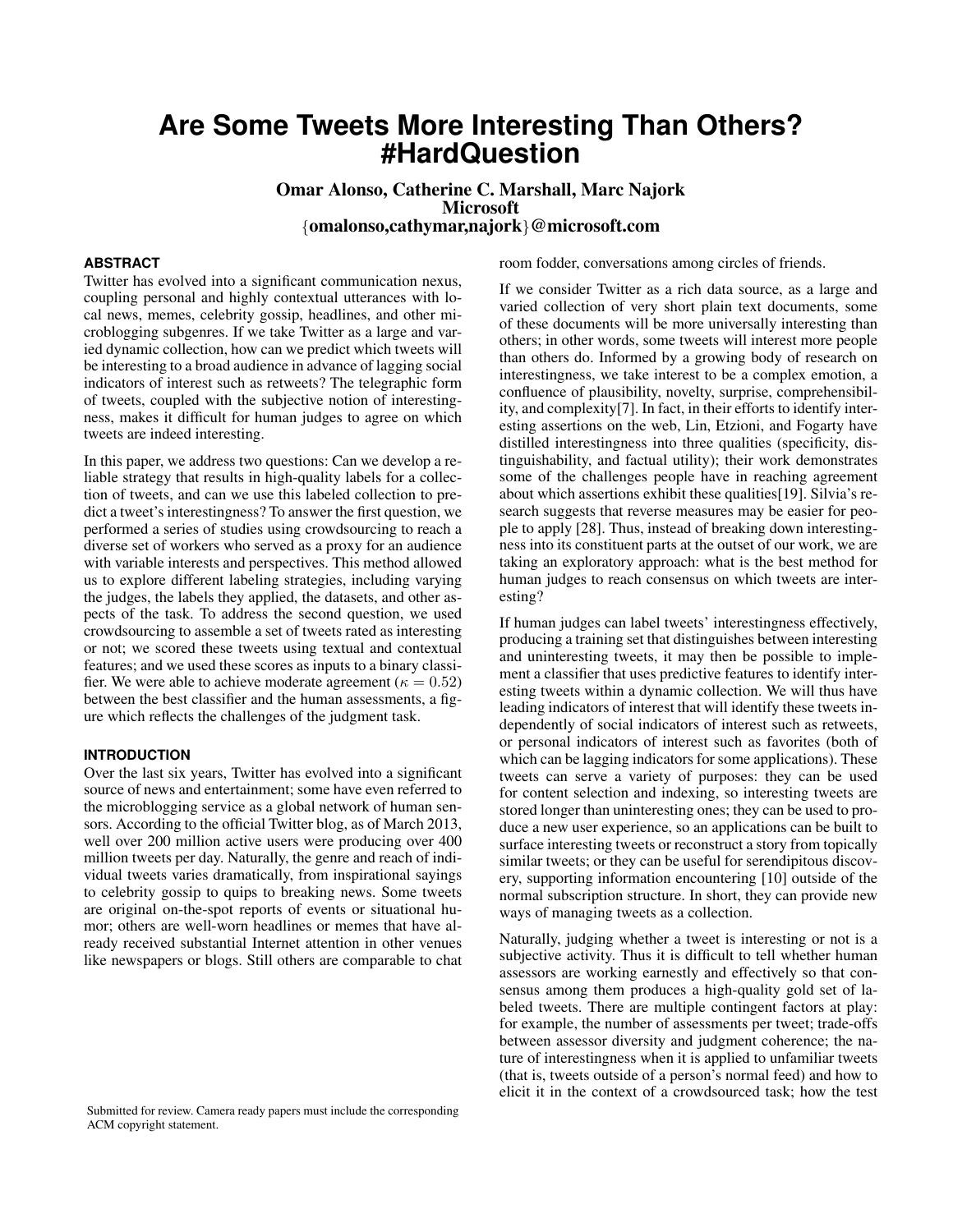dataset should be prepared; and what kind of labels to use. In short, the design of the judgment task crucially influences label quality. Like Aroyo and Welty, we expected some disagreement among assessors and hoped to find a way to use it productively [3] Our ultimate aim is to refine a method to create a high-quality training set for the classifier.

Thus, the paper is structured as follows: First we discuss related work, and how it serves to frame and inform our effort. Second, we report briefly on an open-ended exploration of what makes a tweet interesting to give us an informal sense of what the workers react to when they are labeling tweets. Next we describe our efforts to design the judgment task, as we vary its contingent aspects (the crowd, the labels, the dataset, and the work), focusing on the challenges we encountered and the lessons we learned. Finally we discuss a predictive model, and evaluate it as it compares to human performance. We conclude by summarizing our results and laying out research directions.

## **RELATED WORK**

In this work, we are using Twitter as a data source, an evolving collection of very short documents; our aim is to identify leading indicators of interest by developing a dataset of tweets with high-quality labels. Three areas of related work have influenced our efforts to identify high-quality tweets: (1) investigation of Twitter as a social phenomenon to better understand the medium and its users; (2) techniques for filtering, analyzing, and presenting tweets based on topical relevance; and (3) methods for classifying tweets with no predefined information need.

User studies have grounded our expectations of how tweets are written and consumed. Zhao and Rosson [32] conducted one of the first studies on Twitter use; they found a great deal of content diversity. Other reports salient to our understanding of tweet features include coverage of conversational characteristics of tweets and retweets [5] and tweet credibility assessment [23]. A global perspective on detecting sentiment via language use is described in [25]; while language use and sentiment are outside of our immediate set of predictive features, there is potential to extend our approach to include characteristics human judges may be using. Furthermore, we acknowledge the importance of predefined categories in biasing interestingness judgment [4]; thus in this study we maintained a flexible notion of interestingness and explored its many interpretations.

Much prior work that uses Twitter as a data source is relevance-focused: there is a well-defined topic (e.g. a political situation or a natural disaster), and a *deus ex machina* approach to gathering the tweets related to the topic. This approach has been used to show topic evolution, including bursts of activity, and event detection. Notable examples of this relevance-focused work includes gathering and analyzing tweets relevant to the Iran elections [12] and Japan's earthquake reporting system [27]. By contrast, we consider the question of interestingness without pre-defining a topic or a genre, and we take a multiple perspective, human-centered approach to detecting these tweets.

In other words, our approach is not about information seeking, i.e. identifying those tweets that are relevant to a specified query or topic. Instead, identifying interesting tweets is a form of information encountering [10], which involves "accidental discovery of useful or interesting information." In other words, interestingness is serendipitous and relative to a person's implicit interests. Nonetheless, ranking algorithms for estimating a tweet's relevance to a given query employ many of the same signals as the ones we identified for predicting whether or not a tweet is interesting; see for examples the features identified by Metzler and Cai [21] for the TREC Microblogging task. This suggests that relevance prediction subsumes interestingness prediction: it identifies tweets that are responsive to a query as well as interesting to the information seeker. In other words, identifying interesting tweets is useful in many scenarios, including but not limited to search.

Very recently, automatic classification of tweets has received attention as a mechanism to consume content in better ways. [8] suggest using user categories; on the other hand, [33] concentrate on trending topics. As part of our tweet labeling and classification studies, we discuss and compare these proposals. [9] use a learning approach to rank; their approach combines content relevance, user authority and tweet-specific features to show the best and most relevant tweets. A personalized tweet ranking model that exploits retweets is presented in [30].

Several recent efforts are motivated by research questions that are well-aligned with ours. Hurlock and Wilson conducted a user study on different factors that make a tweet useful for a set of search tasks [15]; like us, they were looking for underlying rationales for tweet classification and for agreement among assessors. A crowdsourcing approach for detecting uninteresting content is presented in [1]; we have observed that uninteresting content is easier to identify than interesting content. A similar crowdsourcing scheme for assessing the perceived value of a tweet content is described in [2].

## **METHODS**

Participants familiar with Twitter were recruited from two crowdsourcing platforms. First, workers we refer to with the prefix RJ were recruited from a crowdsourcing platform that specializes in relevance judgment; these workers were familiar with the labeling task. Second, workers we refer to with the prefix MT were from Amazon Mechanical Turk; these workers we saw as more of a proxy for Twitter users with diverse perspectives. Workers were paid at standard rates for the respective crowdsourcing platform. MT workers were paid 3 cents per HIT; RJ workers were paid about five times that amount as expert relevance judges.

As a prelude to the labeling exercises, we conducted an informal survey (discussed in the next section) using workers recruited from both platforms. After the survey, we conducted as series of labeling studies. Instructions defined the labels for the workers, then we asked the workers to apply the study's labeling scheme to each tweet. Tweets were presented to the workers as a profile name and photo adjacent to the text of the tweet, followed by a choice of labels. The label choices,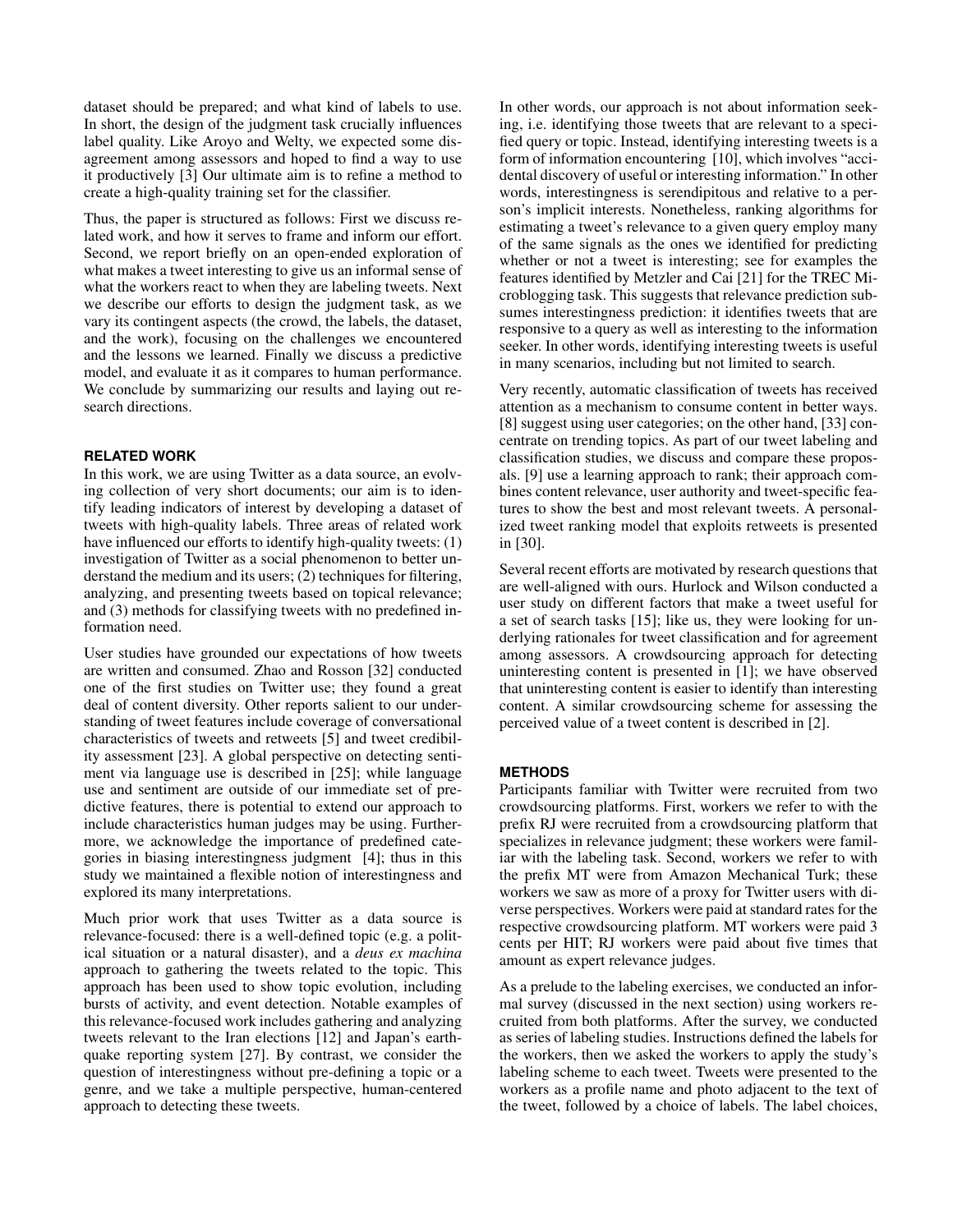which will be described later, varied according to each study's goals.

Datasets for the studies were prepared by taking a random sample of tweets from the public English-language Twitter feed (aka the Twitter firehose) from a specific bounded time period. Each tweet in a sample dataset included the associated profile name, profile picture, number of followers, the tweet's publication time, and its unique ID. Any further preparation will be described in the individual sections.

# **WHAT MAKES A TWEET INTERESTING?**

Before we used crowdsourcing methods to develop a labeled dataset of interesting tweets, we wanted to get an informal sense of what workers would be looking for, both to help us assess label quality and to help us anticipate judgment diversity. Although the survey is relatively small-scale (113 responses at varying levels of detail, from 3 words to 196 words, average length: 45 words), the responses can set the stage for subsequent labeling tasks.

Responses to the question "In your opinion, what makes a tweet interesting? If you read a tweet, what specific characteristics make you think that the tweet is relevant?" were open-coded [29] and divided into two categories: *Endogenous qualities* and *exogenous qualities*. Endogenous qualities refer to the tweet's content; exogenous qualities are associated with the tweet's context, such as its source or originality. Some of the characteristics (e.g. credibility, genre, and style) are similar to those attributed to longer documents; others are microblog-specific (e.g. the use of retweet conventions).

The tweet's source (in 55 responses) stands out as the most important exogenous quality. Many respondents say they evaluate tweets by who posted them, sometimes privileging tweets from celebrities (14 positive and 1 negative response), and other times seeking tweets from people they know (e.g. friends, family, and colleagues). Tweets from unknown sources are scrutinized more carefully; respondents claim they pay attention to profile photos and news agency logos. Of particular note, 4 respondents described situations in which they believed themselves to be privy to firsthand reports. For example, MT68 wrote: "So a tweet is interesting if it ... updates the situation or experiences of a person I'm following (I have an aquaintance working for an NGO in Dafur who is really opening my eyes to what she is experiencing)."

Of secondary importance are the tweet's originality (in 19 of the 113 responses) and timeliness (in 9 responses). For example, RJ 5 wrote, "If the tweet has basic knowledge or something I already know then I will not find it as interesting as a tweet that tells me something new. This mostly applies to news and tech stories." Only one respondent mentioned paying attention to the number of retweets a tweet has garnered; three respondents said they noticed if a tweet was part of a longer story or conversation.

Endogenous qualities were sometimes general and hinged on a tweet's topical relevance. As we might expect from the interestingness literature, respondents reflected on the content's qualities — Is it useful information? Does it seem to be factual? — and genre: is the topic breaking news? Is it celebrity gossip? Some respondents mentioned specific topics that were trending around the time of the survey (for example, Occupy Wall Street); others listed areas of personal interest ("entertainment, politics, clothing, and food" [MT35]). Less often, a tweet had to contain certain elements (such as location) to guarantee its salience to the respondent.

Some endogenous qualities associated with genre, form, and style were controversial. Personal tweets are exceptionally divisive: 16 respondents said they were interesting; 10 said they were inherently trivial. For example, MT15 wrote, "A tweet is interesting when it's relateable and actually comes from a real person talking to you or about their lives." By contrast, MT27 wrote, "I am not interested in personal tweets. People can tweet their personal stuff on Facebook."

Embedded links are less controversial. 17 respondents said they contribute to the value of a tweet; two said links were reason to ignore the tweet. Brevity is sometimes cited as a positive attribute ("I read most all the short tweets that I happen to come across in my feed" [MT25]).

Some common endogenous qualities — good writing, humor, or understandability — are subjective. Yet respondents often identified them as vital to interesting tweets. Over one-third of the respondents (38/113) specified humor as desirable (e.g. "Some of the best tweets are just plain funny, or the kind of inside joke exchanges you might see between twitter users that only dedicated followers are aware of." [MT59]). Style and writing mattered to almost one-quarter of the respondents (e.g. "The specific characteristic that makes a tweet relevant for me, more than anything else, is intelligence." [MT4]).

This informal survey reveals: (1) There is some consensus on the qualities that make a tweet interesting, but there is also diversity and disagreement, which suggests that label quality will be an area we need to address; (2) Some characteristics (e.g. humor) are more subjective than others; and (3) There will be shift from the survey's goal to identify characteristics of tweets that are interesting to the individual worker to tweets that are broadly interesting to more people. In other words, workers will need to accommodate to a task that is familiar (reading tweets), but which must be performed selfconsciously (labeling tweets with this broader mandate).

# **JUDGING TWEETS**

Many analyses of Twitter as a dataset rely on the extraction of a set of event-related tweets. Although these tweets may be gathered in real-time [20], usually they are collected after the event has occurred by using keywords and hashtags. For example, tweets have been collected about crises such as hurricanes Gustav and Ike [14], political events [14], the London riots [18], or the Arab Spring [6]), and sporting events such as soccer games [20]. The event may even reflect a Twitterinternal phenomenon, e.g. the rise and fall of a meme [31]. [24] discuss methods for subsetting tweets related to trending events.

Instead of focusing on specific events after they have occurred, we want to identify interesting tweets as they unfold; it is an approach more akin to information encountering than information seeking. Our initial survey revealed that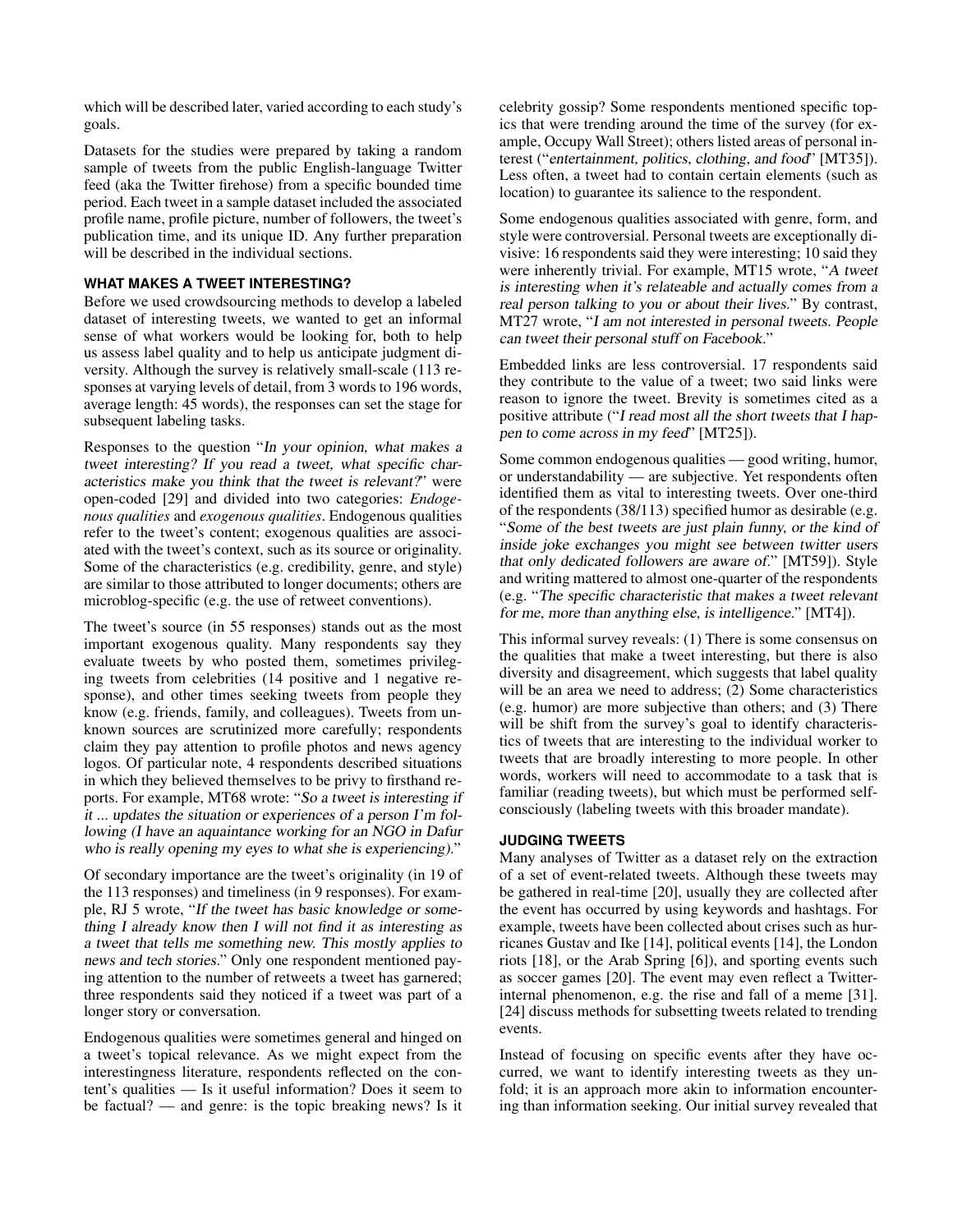current events are only part of what's interesting in Twitter: people are also looking for tweets that are funny or opinionated; celebrity gossip; interesting facts; personal revelations – a diverse range that often falls outside of what we would normally think of as events or trending topics.

Given the wide range of perspectives on what kinds of tweets are interesting, human judgment seems like the most effective way to identify them. By asking different people which tweets are interesting, multiple perspectives can be represented. Furthermore, by assigning the same tweets to multiple judges, we can minimize the effects of judges with more obscure interests and identify the tweets that people generally find interesting. This approach, a variant on crowdsourced labeling methods that have been applied to relevance judgment, suggests that we explore three aspects of label assignment–the judges; the labeling scheme; and the labeling conditions–to arrive at a set of high-quality labels.

The studies we describe in this section will help us answer the following questions related to label quality: (1) Is it better to increase the number of judges, thus broadening the number of perspectives represented, or is it better to use a smaller number of expert judges, thus focusing on performance and reliability? (2) Is it better to have labels that categorize tweets, and use the categories as proxies for interest, or to ask about interestingness directly? and (3) Is it better to filter out tweets we strongly believe are uninteresting (for example, URL-only spam tweets), thus increasing the density of interesting tweets, or is it better to ask the judges to label all of the tweets, thus creating a richer model of uninteresting tweets?

We addressed these three questions through a series of crowdsourced labeling tasks. In addition to exploring the label quality issues outlined above, the most successful of these labeling tasks produced a set of labeled tweets to use in the development of a predictive model.

## **Study 1: Coded Classification**

In our first labeling study, we began with a classification scheme from the literature; the classification scheme focused on tweet genres rather than on interestingness per se. This study was designed to help set expectations about worker consensus and identify potential problems with the labeling task.

We began with 9990 tweets, sampled at random from the public English-language Twitter firehose between August 7 and October 1, 2011. RJ workers classified sets of tweets (5 per task) using the 5 categories suggested by [33]: *news*, *current*, *meme*, *commemorative*, and *other*. We piloted the experiment with the workers who would be classifying the tweets; because they had difficulties labeling some of the tweets, we added two new labels that they suggested: *adult* and *thinking out loud* (saying things that might better remain as private thoughts).

Each tweet was judged by three expert workers, resulting in 29970 labels; individual workers judged between 1125 to 8444 tweets. Times to judge 5 tweets averaged between 37 seconds (about 7 seconds per tweet) and 2 minutes, 21 seconds (almost half a minute per tweet).

| label         | $#$ of 3-way | $\%$  | proportion |
|---------------|--------------|-------|------------|
|               | agreement    |       | of total   |
| adult         | 18           | $1\%$ | 0.143      |
| commemorative |              | $0\%$ | 0.017      |
| current       | 3            | $0\%$ | 0.014      |
| meme          | 242          | 19%   | 0.095      |
| news          |              | $1\%$ | 0.056      |
| other         | 116          | 9%    | 0.046      |
| tol           | 875          | 69%   | 0.208      |
| total         | 1262         | 100%  | 0.126      |

Table 1. Instances of 3-way agreement per label (Study 1)

By using these classifications, we hoped to make the labeling task less subjective, thus promoting inter-assessor agreement. However, the judges did not reach consensus about how to label the majority of public tweets. Table 1 shows the instances of 3-way agreement on each label. The "proportion" column reflects how often workers agreed on a label. For example, workers used the label *adult* 377 times; 54 of them (18 tweets  $\times$  3 judgments) agreed. Consensus judgment was unusually high for the new labels *thinking out loud* (0.208) and *adult* (0.143), and an order of magnitude lower for *current* (0.014) and *commemorative* (0.017). Not only were these labels applied less frequently; they were also applied inconsistently.

The low level of inter-assessor agreement suggested that genre-based classification was not a successful strategy. Many tweets had three different labels (thus defeating the "majority wins" strategy). Sometimes labeling differences reflected cultural differences, varying sensibilities, or failed attempts at humor. For example, a satirical tweet such as, "Rive Gauche: The Bar bites back - UK Blawg roundup - Wife of MP convicted of nicking a kitten http://t.co/BusCJ3Fd", is fairly culturallyspecific, and it is not surprising that the three judges assigned it three different labels (*current*, *news*, and *meme*). In other words, two workers did not recognize the tweet as satire, and could not distinguish between the two genre classifications, and the other worker decided *meme* was the best label to handle humor.

# **Study 2: Streamlined Labeling**

As a result of Study 1, we decided to streamline judgments into binary decisions (interesting or not) and to increase the number of workers voting on each tweet. This change would enable us to pursue interestingness in a more direct way and would increase the breadth of judgment perspectives. We realized that if inter-assessor agreement continued to be low, the *true*/*false* labels would throw label quality into doubt, since it would be difficult to establish the accuracy of the labels.

For Study 2, we used three data sets (D1, D2, and D3) from different time periods during 2012. Table 2 describes these data sets, which were also used to identify the predictive features we describe in Section 6. To ameliorate some of the problems we observed in our earlier labeling experiment, RJ workers were asked to simply judge whether the tweets in the three datasets were interesting or not (i.e. they had to label them *true* or *false*). Each tweet received either three (D2) or five (D1, D3) judgments. We increased the number of workers for the final labeling exercise to check the effect of broadening worker perspectives.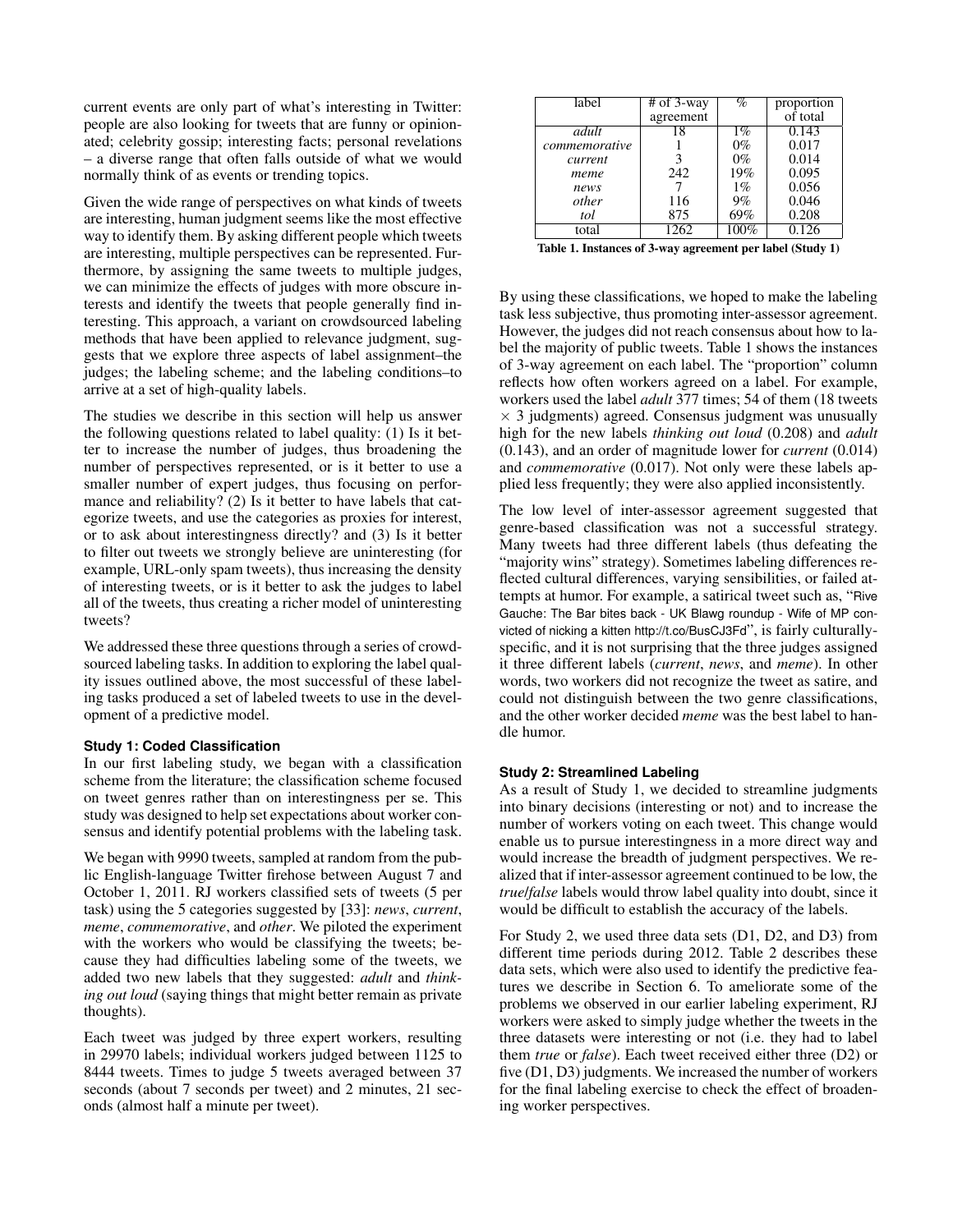| tweet dataset description<br>crowdsourcing description |              | judgment summary |           |                    |                |       |      |        |        |
|--------------------------------------------------------|--------------|------------------|-----------|--------------------|----------------|-------|------|--------|--------|
| dataset                                                | tweet period | # tweets         | # workers | avg. seconds/tweet | $\#$ judgments | talse | true | %false | %true  |
|                                                        | Jan 2-4      | 870              |           | 14                 | 9350           | 8241  | 109  | 88%    | $12\%$ |
| D2                                                     | Jan 13-14    | 9905             |           | 6.38               | 29715          | 24850 | 4865 | 84%    | 16%    |
| D3                                                     | Apr 1-15     | 1995             | つつ<br>ر ے | 4.56               | 9975           | 8584  | 1391 | 86%    | 14%    |

Table 2. Datasets used for Study 2. All data sets were drawn in 2012.

Dataset D1 consists of a uniform random sample of all public English language tweets from the January 2-4 time period; each tweet includes a profile name and image. To increase the likelihood that judges would encounter interesting tweets, we filtered dataset D2 so it only contained tweets over 70 characters that had at least one URL and at least one hashtag; we also eliminated tweets that mentioned another user. In the third judgment task (using D3, April's dataset), we again selected tweets that were likely to be substantive (those that were two or more words long and contained URLs) and removed tweets from profiles with fewer than 250 followers. We also removed tweets that *start* with @, i.e. are part of a conversation between two or more users, as opposed to those simply mentioning another user.

Table 3 summarizes the results by judge for the first of the three *true*/*false* labeling tasks. Each worker judged fewer tweets than in the prior study (6 of the 7 judges from the last study participated in this one; 3 new judges also joined the group). 88% of the tweets were judged to be uninteresting. Most of the workers who judged a large number of tweets adhered to approximately the same interesting/uninteresting ratio, although one worker (RJ 10) who participated in the last study, found the tweets to be almost universally uninteresting; another (RJ 14) went in the opposite direction and found 32% of the tweets to be interesting. The average time a worker spent judging 5 tweets ranged from about 12 seconds to 95 seconds, with an average of about a half minute per task, or about 6 seconds per judgment. We believe this variation to be normal; there was no immediate indication of worker fatigue, idiosyncratic patterns of responses, or low task completion time that would lead us to suspect the veracity of the workers' answers. Notice however that this judgment time is considerably lower than it was for the last study, when it ranged between 37 seconds and 2 minutes, 21 seconds to judge 5 tweets. We suspect this is due to the lowered overhead of having only two categories.

Table 4 shows the number of tweets with a given average rating, where 0 indicates that all judges rated the tweet as noninteresting, and 1 indicates that all found it interesting. Using a conservative "majority rules" strategy, only 113 tweets out

| worker       | false | true | total judgments | %false | $\%$ true |
|--------------|-------|------|-----------------|--------|-----------|
| RJ 4         | 527   | 18   | 545             | $97\%$ | $3\%$     |
| RJ 9         | 1632  | 218  | 1850            | 88%    | 12%       |
| RJ 10        | 1836  | 14   | 1850            | 99%    | $1\%$     |
| RJ 14        | 306   | 144  | 450             | 68%    | $32\%$    |
| RJ 17        | 60    | 10   | 70              | 86%    | 14%       |
| <b>RJ 21</b> | 1141  | 209  | 1350            | 85%    | 15%       |
| <b>RJ</b> 22 | 1703  | 162  | 1865            | 91%    | 9%        |
| RJ 32        | 1031  | 334  | 1365            | 76%    | 24%       |
| <b>RJ</b> 33 |       | 0    |                 | 100%   | $0\%$     |
| total        | 8241  | 109  | 9350            | 88%    | 12%       |

Table 3. Per-worker assessments of interestingness using dataset D1 (Study 2)

of 1870, about 6%, might be regarded as interesting. Considering that most of the tweets were labeled *false*, we focused instead on the tweets that a majority of the judges labeled *true*, or interesting.

We examined the 6 tweets in D1 that all five judges deemed interesting as an informal check on label quality. As we would expect from the initial user study, these tweets are well formed (spelled correctly, not abbreviated, and grammatical). Furthermore, all 6 tweets contain links and are longer than average; none of the accounts seem to belong to overt spammers, although their follower numbers tend to be low. According to [31], low follower numbers do not necessarily signal that the tweets are spam. Furthermore, the link destinations seem to be legitimate articles or blog posts; for example, one article is about Chinese airlines' refusal to pay EU carbon tax; another is about rare dolphins being found in Bangladeshi waters. Although some workers may have followed the links, work times would indicate that workers usually did not. Thus, given the range of individual interests and the mostly-legitimate appearance of the tweets, we have no reason to directly impugn label quality.

Many of the other 107 tweets labeled as interesting by a majority of judges were similarly plausible examples of news or current events. 9 did not have links, indicating either primary news sources (e.g. a story about a student with a pellet gun being shot to death by police) or tweets the judges found inspirational (e.g. one was a religious aphorism) or humorous. These tweets again align with the criteria elicited by the initial user study. A significant number of these 107 tweets were items (e.g. laptop batteries and car parts) for sale under an Amazon affiliates program. A few links led to out-andout phishing sites. Were we getting high-quality labels? Why were the judges choosing what they did? Would our judges have noticed Keith Urbahn's famous tweet breaking Osama bin Laden's death?

Our experiences with datasets D1 and D2 led us to conduct a third *true*/*false* labeling exercise using dataset D3. This time, we solicited additional workers familiar with Twitter to augment the efforts of the judges who had labeled D1 and D2. 23 judges participated in the third part of Study 3. The dataset itself was prepared differently too, as we described earlier, in an effort to include more interesting tweets. Would these changes matter?

| rating  | # tweets |
|---------|----------|
| 0.0     | 1178     |
| 0.2     | 441      |
| 0.4     | 138      |
| 0.6     | 66       |
| $0.8\,$ | 41       |
|         |          |
|         |          |

Table 4. Number of tweets in D1 with a given average rating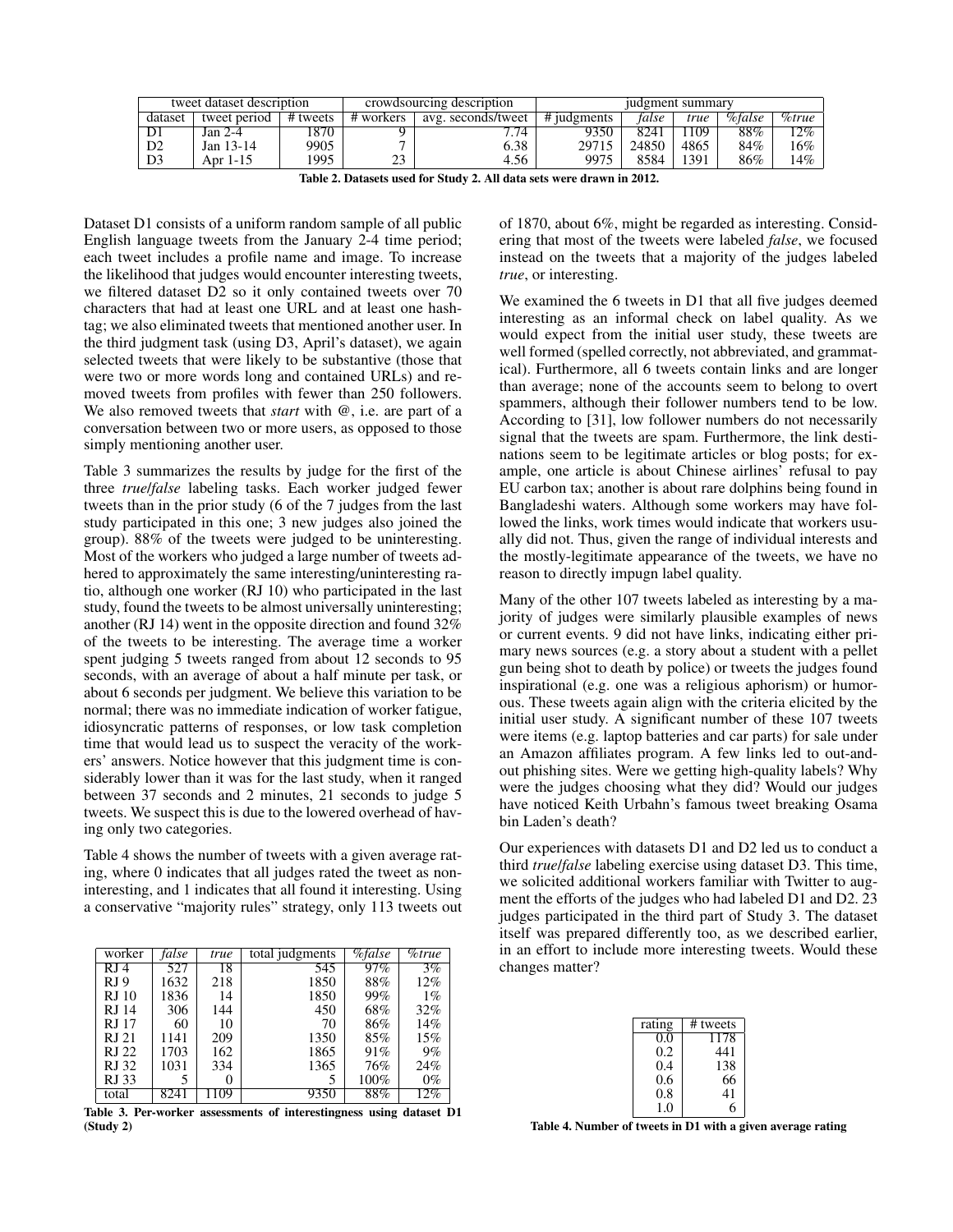| use frequency             | General |           | Limited |        | <i>NotImportant</i> |           | ProbablySpam |        | total |
|---------------------------|---------|-----------|---------|--------|---------------------|-----------|--------------|--------|-------|
| <i><b>AllTheTime</b></i>  |         | 9.45%     |         | 42.74% | 88                  | 25.03%    |              | $77\%$ | 751   |
| Daily                     | 49      | $12.25\%$ | 44      | 36.00% | 65                  | $41.25\%$ | 42           | 10.50% | 400   |
| <i><b>OncePerWeek</b></i> |         | 16.95%    | 24      | 40.68% |                     | 25.42%    | 10           | 16.95% | 59    |
| Seldom                    |         | $10.56\%$ | 58      | 36.02% | 61                  | 37.89%    | 25           | 15.53% | 161   |
| total                     | 147     | 10.72%    | 547     | 39.90% | 429                 | 31.29%    | 248          | 18.09% |       |

Table 5. Use frequency v. label assignment (Study 3)

The third *true*/*false* labeling exercise produced results similar to the first and second. About 86% of the tweets were labeled *false* (from above, the first was 88%; the second was 84%). Workers judged anywhere from 10 tweets (two tasks) to 1765 tweets; the average number of tweets judged was 434, surely enough to get a sense of the relative merit of the tweets. Most workers spent several minutes judging the 5 tweets (the average was close to two minutes), although a few read and dispatched the tweets in an average of just over 5 seconds. There was nothing unusual about any of the workers' judgments. This time, however, no tweets had 5-way agreement that they were interesting. 10 tweets had 4 *true* judgments, and 57 tweets had 3-way agreement that they were interesting. Thus broadening the field of judges and narrowing the dataset indeed reduced the number of tweets judges agreed were interesting.

#### **Study 3: Rationale and Expertise**

Our third round of labeling studies was motivated by a desire to pinpoint the causes of low levels of label agreement: did workers simply disagree on which tweets were broadly interesting, or were we experiencing label quality problems? This time, we focused on the workers: could they articulate why they were assigning the labels they did? Did the workers' familiarity with Twitter influence the labels they used? To conduct this set of studies, we developed new labels so judges could: (1) distinguish between tweets of general interest (*General*), tweets interesting to a narrower audience (*Limited*), and tweets that aren't interesting (*NotImportant*); and (2) reflect on the possible presence of spam (*ProbablySpam*).

The studies used two datasets of random tweets from the public English language Twitter feed, harvested about a month apart. One was from the first two weeks of March; the other is from the first two weeks of April (the labeling took place in late April). The tweets were filtered in an effort to increase the density of interesting tweets. Each contained a link and at least one word, and originated from a profile with at least 250 followers. Responses beginning with an @ were omitted to eliminate conversations. The datasets included tweets from a dozen profiles with more than half a million followers, including OfficialAdele (4.5M followers), BreakingNews (3.8M followers), and NASA (2M followers). About a quarter of the tweets were between 130 and 140 characters long.

To complete this task, workers first labeled a tweet according to our new scheme (*General*, *Limited*, *NotImportant*, *ProbablySpam*). They then recorded the rationale for assigning this label, either by responding to an open-ended question, or by choosing among label-specific reasons for the label (for example, to justify a label of *Limited*, we asked whether the tweet was interesting only to a specific audience, interesting only in a specific geographic region, or interesting only to the

account's followers). Finally they were asked to characterize their own Twitter use: were they constantly reading their Twitter feed (*AllTheTime*); reading it daily (*Daily*); reading it at least once a week (*OncePerWeek*); or referring to it infrequently (*Seldom*). We asked workers to record their Twitter use frequency each time they judged a tweet (rather than only once); this turned out to be a useful way of catching spammers in Study 3, since spammers tended to choose a random response each time they answered this question.

To this end, we discarded judgment data if (a) workers reported their own Twitter use inconsistently; (b) workers left the label or experience question unanswered; or (c) workers spent too little time on the task. After we performed this quality assessment, we were left with 1371 labeled tweets that were coupled with self-reported use frequency from 85 workers. Table 5 shows this breakdown. Judges who were the most frequent and least frequent Twitter users were apt to find fewer tweets interesting. Unsurprisingly spam perception seemed to be more acute among the most frequent users, probably due to prior exposure.

In spite of the fact that most workers could quickly assess whether a tweet was interesting to a broad audience, they seemed to find it difficult to describe why (before they were offered a set of specific rationale to choose from). In the open-ended version of the rationale question, to explain why a tweet about an athletic team's (the Buffalo Bills) press conference was interesting, RJ 42 offered the (possibly intentional) non-sequitur, "A historical figure is always interesting." In fact, *General*, our label for tweets of broad interest, was the label most apt to be assigned without a rationale, even if the judges completed the rest of the task.

On the other hand, workers had less difficulty explaining why a tweet is only interesting to a limited audience. For example, RJ 43 labeled a tweet offering a coupon for a local restaurant (Don't miss today's Groupon - Up to 51% Off Mediterranean Fare at Falafel King: http://t.co/ivincKm3) as *Limited* with the sensible rationale, "only interesting if you live in minneapolis area." Similarly, in the open-ended case, judges who dismissed tweets as *NotImportant* and *ProbablySpam* were seldom at a loss for a rationale, although knowledge of Twitter conventions and practices played a role in determining whether some of this reasoning made sense. For example, RJ 44, who reported less familiarity with Twitter, cited a short-

| label        | frequency | mismatch | hlank |
|--------------|-----------|----------|-------|
| General      |           |          |       |
| Limited      | 302       | 21       |       |
| NotImportant | 295       |          |       |
| ProbablySpam | 144       | 63       |       |
| Total        |           |          |       |

Table 6. Labels assignments and rationale mismatches (Study 3)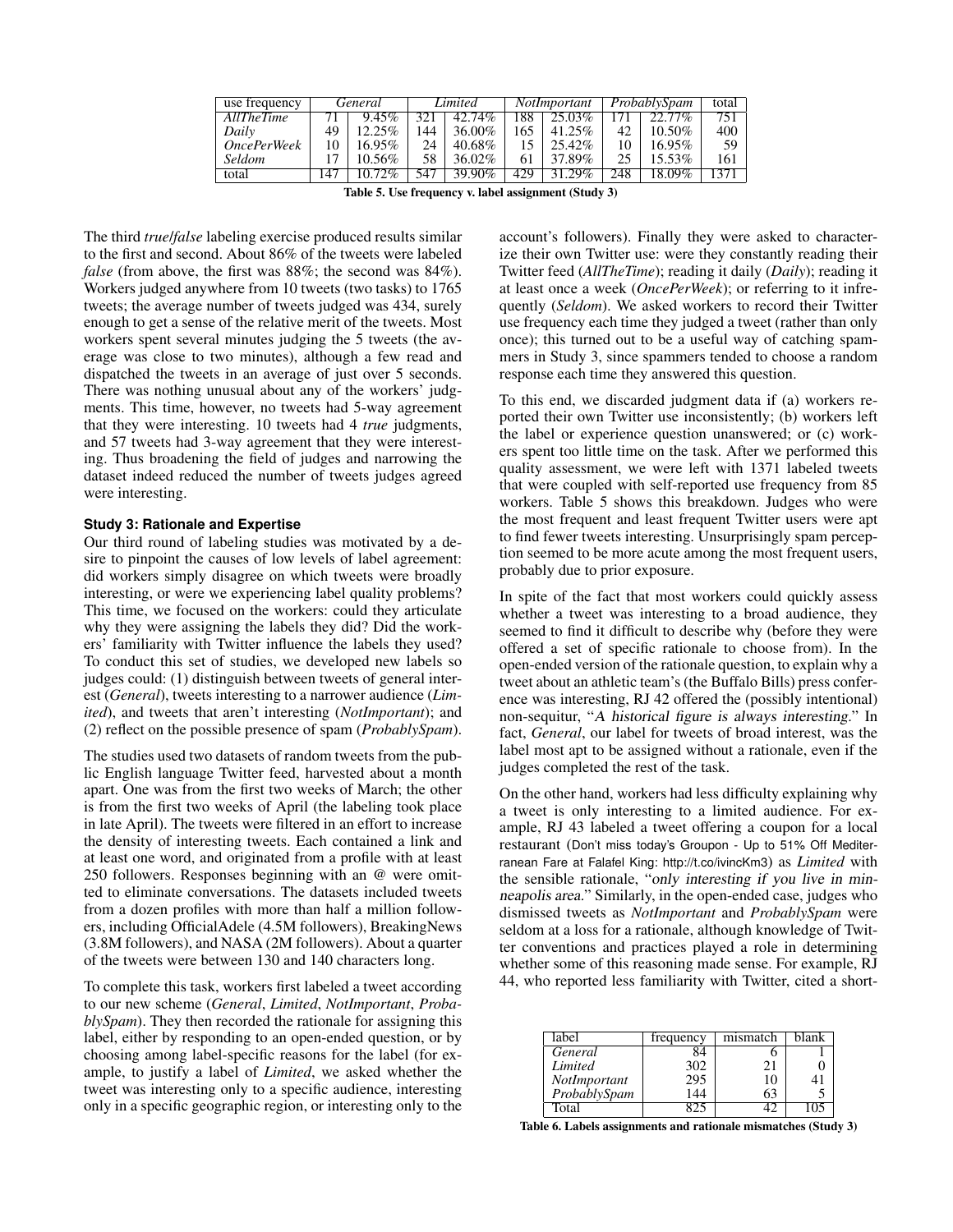ened link: Don't trust short links as a reason for labeling a tweet as *ProbablySpam*.

There were 825 instances in which judges labeled tweets and rationalized the labels with the canned responses. Table 6 shows the frequency of each label's use, along with the number of rationales left blank and the number in which the rationale and label were a mismatch. As we might expect, the labels were assigned in roughly the same proportions as they were when judges were asked to come up with their own rationale. As before, the most frequent label, *Limited*, was never left blank (although there were 21 mismatches between label and rationale). Tweets labeled *NotImportant* and *ProbablySpam* have an appreciably smaller proportion of inappropriate rationales, but both have a large number (41 and 63 respectively) that were left blank. Thus we might think of these labels as falling under the rubric of "I'll know it if I see it."

This rationale and experience-focused labeling exercise showed us that complicating the labeling was apt to frustrate the judges; this was the only study we did that resulted in an appreciable number of unfinished tasks and cases of worker spam. It also demonstrated that it is probably easier to identify and reason about uninteresting and limited tweets than it is to find and rationalize interesting ones, supporting Silvia's theory that reverse measures may be easier for people to apply [28]. The need to supply rationale revealed more pronounced effects of worker expertise: not surprisingly, much is hidden behind the labels.

## **Lessons from the Three Studies**

We knew from the outset that identifying interesting tweets would be a difficult enterprise, one that necessarily varies with the judges' own interests and proclivities. To investigate ways of improving label quality, we varied the number of judges, the selection of labels, and the judgment conditions. In so doing, we attempted to identify the tensions inherent to the task, and to resolve these tensions in a way that would result in the most reliable labeled dataset. By creating the labeled set of tweets, the workers were setting the bar for how well the predictive features could work; after all, the performance of the predictive features will never be able to surpass human judgment.

In the end, we discovered that the simplest labeling scheme (*true*/ *false*) was the most tractable for the workers; they were able to work quickly and intuitively, and to handle larger datasets. Adding judges improved coverage – diverse perspectives on interestingness were represented – but decreased consistency. In evaluating the trade-offs, we discovered that the best performance came from a small number of very experienced judges rather than a large number of diverse judges. Finally, we established the folly of filtering the tweets. Although initially we felt that a smaller dataset with more valuable tweets would produce more positive labels, and more agreement on those positive labels, over time we came to understand that without sufficient exposure to patterns in the data (especially spam tweets), workers are unable to identify either interesting tweets and spam correctly. In other words, the effects of filtering may amplify poor performance, and

confound any subsequent efforts to create a predictive classifier.

## **Interestingness is a Subjective Notion**

Our initial (and perhaps naive) belief was that some tweets would stand out as more universally interesting and judges would be able to agree on their interestingness. To test this hypothesis, we computed Krippendorff's alpha [16], a statistical measure of inter-rater agreement.<sup>1</sup> An alpha value of 1 indicates perfect agreement among judges; a value of 0 indicates that judges are assigning labels randomly; and a negative value indicates that disagreements are systematic, for instance because some judges hold different opinions than others. The Krippendorff alpha value for dataset D1 is 0.037; in other words, inter-rater agreement was no higher than one would attribute to chance.

We attributed this low level of inter-rater agreement to the diversity of tweets, coupled with the varying interests of the judges. Judges were unable to agree whether a random tweet was interesting, but maybe they would be able to agree if we restricted the genre to a specific domain of broad interest, such as news. To test this hypothesis, we assembled three datasets of tweets authored by ten well-known news organizations (ABC, BBC, Bloomberg, Christian Science Monitor, Los Angeles Times, New York Times, Reuters, USA Today, Washington Post, and the Wall Street Journal), and randomly sampled 2500 tweets per dataset from the tweets issued by these organizations in February 2011, 2012 and 2013, respectively. We had workers on the RJ crowdsourcing platform label these tweets, showing the workers only the tweets but no profile name or image (so the credibility of a recognizable source would not further confound the judgment). We discovered that compared to D1, judges found a larger percentage of the tweets interesting, and that this percentage increased with the recency of the tweets: the percentage of interesting tweets was 11.9% for D1, 21.3% for 2011 news, 27.8% for 2012 news, and 29.3% for 2013 news. However, this higher level of interest did not result in higher inter-rater agreement: the Krippendorff alpha values were 0.037 for 2011 news, 0.074 for 2012 news, and 0.068 for 2013 news. In other words, even though judges found news tweets to be more interesting on average than random tweets, agreement on what is interesting did not improve.

To test whether such low inter-rater agreement could be attributed to judgment spam, we ran a series of seven additional streamlined labeling experiments, four on the RT platform and three on the MT platform. Each experiment used 100 randomly sampled tweets from the news genre. This time, we presented one tweet at a time to each judge, and we asked three questions: (1) how many hashtags does this tweet contain; (2) does the tweet contain a person's name; and (3) is this tweet interesting? Because question (1) can be answered algorithmically, we can use it to determine if any of the workers are spammers, selecting random answers even for clear

<sup>&</sup>lt;sup>1</sup>We chose Krippendorff's alpha over other inter-rater agreement measures (such as Fleiss' kappa [11]) because it is able to handle data sets where the number of raters per item varies and some of our crowdsourced experiments contain a small number of holes.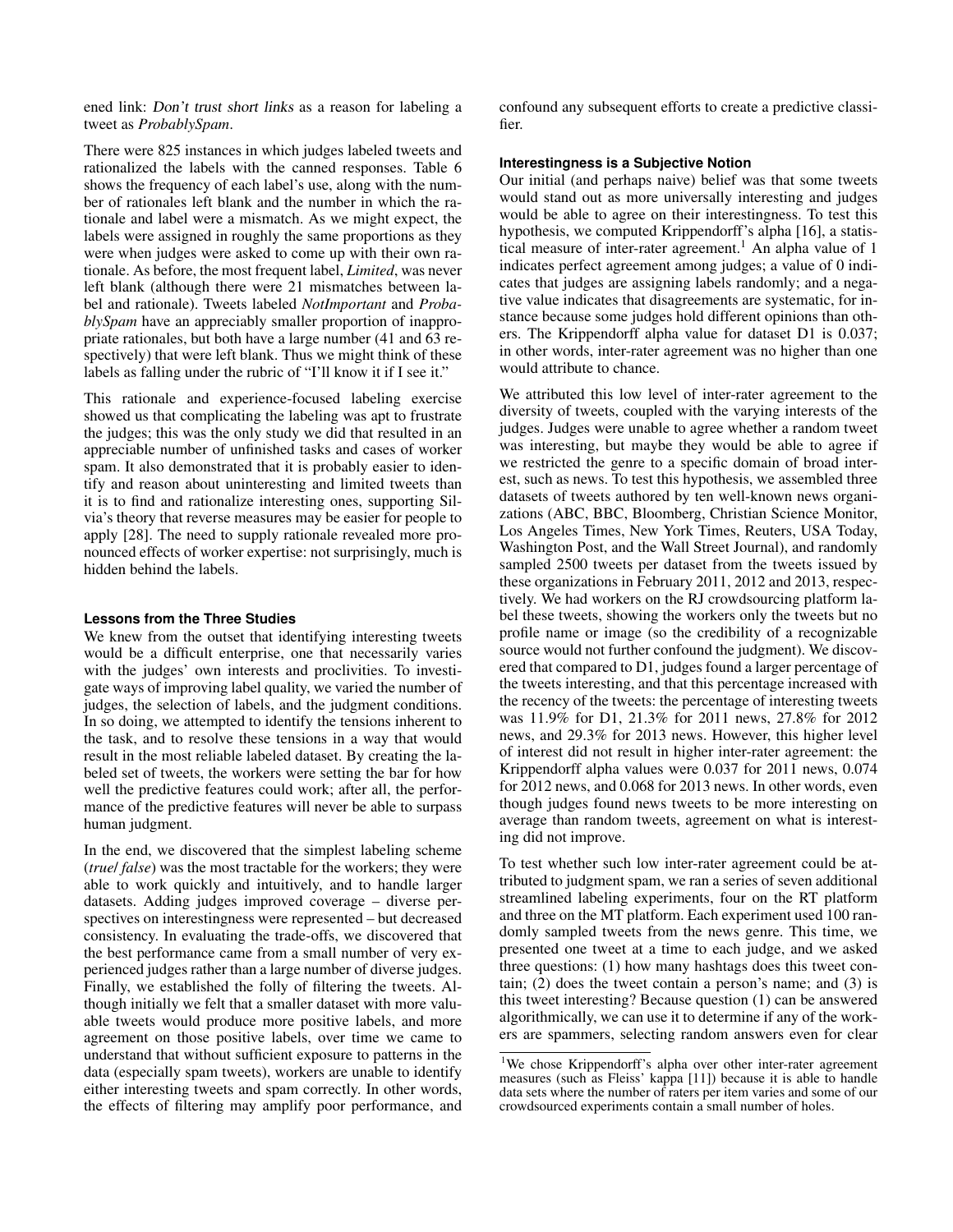and easy questions; this is the quality control method used by other types of crowdsourcing tasks. For example, Momeni et al. [22] employed objective questions to ensure label quality while crowdsourcing the task of labeling user comments on museum assets as useful or not.

Unfortunately, what we were experiencing was not a quality control issue. Not only did we find that there were a few spammers among the workforce, but also that they typically stopped after having completed fewer than a dozen tasks. More importantly, we found that eliminating the work of judges who did poorly on question (1) did not affect interrater agreement on questions (2) and (3) in any statistically significant way.

The low inter-rater agreement on whether a tweet is interesting or not – even for genres that should be broadly interesting, and even after controlling for poorly performing workers – left us convinced that interestingness is indeed a fully subjective notion; it is difficult to identify any tweets that evoke universal interest. In other words, there is little hope in constructing a classifier that identifies such tweets. Even so, it may still be possible to identify tweets that are interesting to a majority of users. An analogy would be electoral polls: while it is impossible to predict the preference of any individual voter (absent information about that individual), pollsters are doing quite well in predicting the aggregate preference of the electorate. The next section explores the possibility of such a classifier.

## **IDENTIFYING PREDICTIVE FEATURES**

Next, we explored how well various computable signals correlate with the streamlined labels assigned by our workers. We studied 13 features and their effectiveness as signals of tweet interestingness. Six of these features are variations of the features used by Duan et al. [9] for ranking tweets as to their relevance with respect to a given query. The features are:

- 1. Tweet length in characters, similar to the "tweet length in words" in [9].
- 2. Tweet length in characters after removing "@user" mentions.
- 3. Follower count of tweet's author, identical to the "follower score" feature in [9].
- 4. Number of mentions of a tweets' author, how many times the author of a given tweet has been mentioned in other tweets via the "@user" convention.
- 5. Presence of mention in tweet, identical to the "Reply" feature in [9].
- 6. Presence of URL in tweet, identical to the "URL" feature in [9].
- 7. Presence of hashtag in tweet, similar to the "hash tag score" feature in [9].
- 8. Tweet starts with "RT", indicating a retweet.
- 9. Ratio of letter and digits to characters.
- 10. Fraction of words starting with capital letters.
- 11. Fraction of misspelled words.
- 12. Hashtag-SALSA score.
- 13. BM25 score of tweet averaged over all queries in a query set, similar to the BM25 feature in [9].



Figure 1. Correlation between average ratings and average BM25 for D1, depending on the temporal extent (in days) of the query set, for queries issued to Bing Social and to Twitter

The first four features are integer-valued (the number of characters in a tweet and the number of followers of an author). The next four features are valued either 1 or 0 (depending on the presence or absence of an "RT", a URL, a hashtag or a mention of another user). The last five features are realvalued. Feature 12 is computed by constructing a bipartite graph between tweets containing hashtags and hashtags contained in tweets, and computing SALSA hub and authority scores [17] for the tweets and hashtags, respectively. Feature 13 is based on BM25 [26], a scoring function for estimating the relevance of a document with respect to a query. We conjecture that a tweet is generally interesting if it is relevant to the information needs of a significant fraction of the audience, and we view query logs as a manifestation of that information need. We compute the BM25 relevance score of a tweet for each query in a given query log, and average these scores over the entire query log. In this study, we used two sources of query logs: Bing's Twitter search service, and Twitter's own search service, observed by mining web browsing logs.

We computed these features on data set D1, described earlier in Table 2. For the BM25 feature, we separately considered queries issued to Bing's Twitter search as well as Twitter's own search, and we averaged BM25 scores of a uniform random sample of such queries in a time window leading up to the tweet, eliminating duplicate queries. As evidenced by Figure 1, the duration of the time window affects the quality of the signal. In the following, we set the query time window to the optimum duration.

As a very basic test of each of the above thirteen features, we computed the Pearson product-moment correlation coefficient over all tweets between a given feature and the average rating of the tweet. The results are summarized in Table 7. We observe that the "presence of URL", "tweet length", and "average BM25" features are fairly strongly correlated, while the "presence of mention" feature has a moderate negative correlation (i.e. assessors find tweets that are a reply to another person less interesting – it is not exciting to read a single exchange of an ongoing conversation). Counter to common intuition, there is no correlation between the average rating of a tweet and the number of users following its author. This observation is consistent with a survey by Gayo-Avello [13] that found that high follower count is often indicative of lowquality "spam" accounts.

Categorizing tweets as interesting or not is a classic classification problem. Thus, we next explored whether these features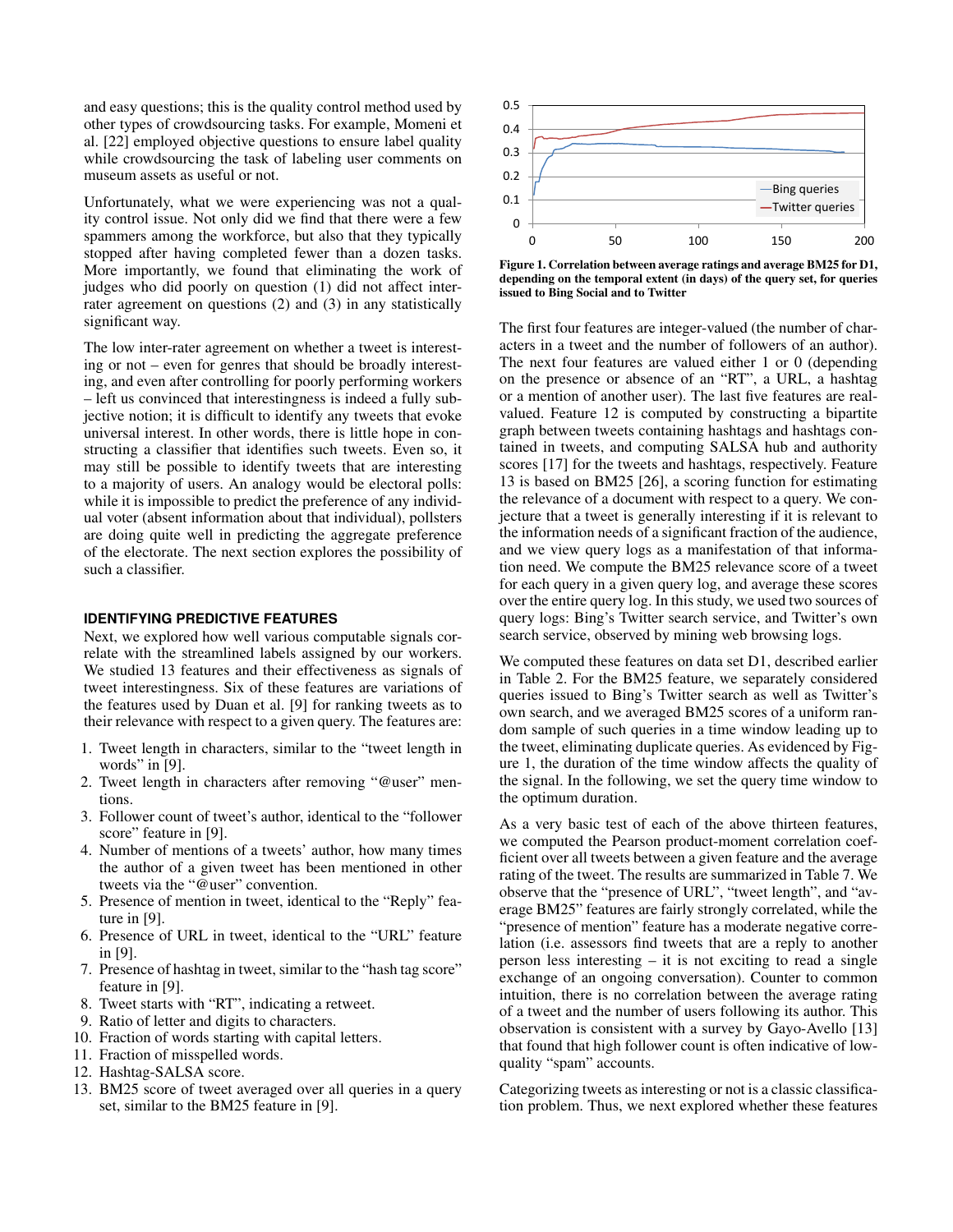| feature                       | Pearson's $\rho$ |
|-------------------------------|------------------|
| Tweet length                  | 0.424            |
| Tweet length without mentions | 0.494            |
| Follower count                | 0.045            |
| Author's mentions             | $-0.103$         |
| Presence of mention           | $-0.241$         |
| Presence of URL               | 0.557            |
| Presence of hashtag           | 0.074            |
| Tweet starts with "RT"        | 0.004            |
| AlphaNum/character ratio      | 0.045            |
| Fraction of capitalized words | 0.152            |
| Fraction of misspelled words  | $-0.127$         |
| Hashtag-SALSA                 | 0.065            |
| Avg. BM25 on Bing queries     | 0.337            |
| Avg. BM25 on Twitter queries  | 0.423            |

Table 7. Correlation coefficient between average ratings and individual features for data set D1

can provide useful signals to classifiers. We considered each tweet in D1 that was rated as interesting by a majority of assessors to be truly interesting, and we trained and tested the sixty-odd binary classifiers contained in the Weka machine learning toolkit on all features, using standard ten-fold cross validation. Classifier performance is quantified using Fleiss' kappa [11], a measure of agreement between classifier and assessor, where a value of 1 indicates perfect agreement and a value of 0 indicates a level of agreement that can be attributed to chance. Among the seventy-one binary classifiers included in Weka 3.6, multinomial logistic regression performed best, with Fleiss' kappa of 0.52, indicating "moderate agreement". 1654 of the 1757 uninteresting and 84 of the 113 interesting tweets were correctly classified.

# **CONCLUSION**

Taken as a whole, Twitter is significant as a robust human sensor network. Yet the universality and accessible meaning of individual tweets varies. Naturally, some tweets will be more interesting and important to a broader audience. Likewise, others will be in coded language or directed at a very limited or local audience. We began this project with the idea that in spite of the inherent subjectivity of the endeavor, people will be able to discover, label, and agree on a set of interesting tweets.

After eliciting some characteristics that workers associate with tweets that are interesting to them as individuals, we began investigating reliable methods of getting high quality labeled data, with the aim of identifying predictive features that may be used to classify tweets. Although human curation eventually catches some of these tweets, we believe it is important to go beyond the social mechanisms that are already in place (such as retweeting) to identify interesting content; unlike retweets, this judgment task is intended to locate leading indicators, and it eliminates some types of audience bias, since judgment takes place outside of the context of the feeds a reader subscribes to.

But to classify tweets automatically, we first need to augment a training set with high-quality labels. This is by no means straightforward, since interests vary, interpretations vary, and the labeling task itself is at the same time both tedious and taxing. Through multiple labeling exercises, we investigated three contingent elements of crowdsourced tweet labeling: the workers (Can we assess the reliability of a judge's performance? Is it better to have more judges with a greater variety of interests or fewer judges with known expertise and interests?), the work (Will less subjective labels be easier to apply or will an intuitive "I'll know it when I see it" approach work? How do the recency and genre of the dataset affect the results?), and the task design.

Although at first blush, labeling tweets looks like a standard relevance judgment task, albeit with very short documents. Indeed, we began with a task design that had been successful for other labeling applications, and with a less subjective label set that others had used successfully to describe types of tweets. But we discovered that it is only through iterative tuning of these contingent elements that we can arrive at reliable labels. Along the way, we encountered various bumps in the road: there is a relationship between the overall number of judges and the achievable level of agreement; filtering works at cross-purposes to any future efforts to create a predictive classifier; and simple, intuitive labeling schemes (e.g. *true* and *false*) accelerate acquisition, but at a cost of hiding rationale and making label quality more difficult to assess.

As a result of our investigations, we discovered that the limitations of judge performance sets a ceiling on how well the classifiers can perform. Traditional IR relevance assessment approaches, while seductive, are unlikely to be appropriate for an information encountering task. Additional research will establish the optimal balance between fatigue and familiarity, and inter-assessor consistency and variability of the crowd's perspectives. Furthermore, since interestingness is complex construct, it would be valuable to weave some of its more important constituents into the judgment task.

As a final step in our investigation, we cast the detection of interesting tweets as a classification problem and examined the correlation between 13 predictive features and a tweet dataset, labeled by the crowd workers using the least problematic set of labels, *true* and *false*. In this exercise, we replicate previous findings that a link's presence is a strong signal of interestingness. We also showed that features such as tweet length (without @ mentions) and average BM25 on Twitter queries are also important indicators of quality.

One promising avenue of future work is to exploit certain query characteristics such as high temporal locality (e.g. news-driven queries) and low temporal locality (e.g. topics of long-standing interest) for fine-grained correlation of time window and signal quality. Once we are able to reliably identify interesting tweets, we also plan to investigate how they may be aggregated and used for other purposes, such as reconstructing complex events that unfold over time. By not prejudging the tweets using filters at the outset–thus embedding an irrecoverable interpretive spin–we hope to arrive at robust, comprehensive sets of interesting tweets.

## **ACKNOWLEDGMENTS**

We would like to thank Miles Efron for his helpful guidance, as well as the anonymous HCIR reviewers for their constructive comments.